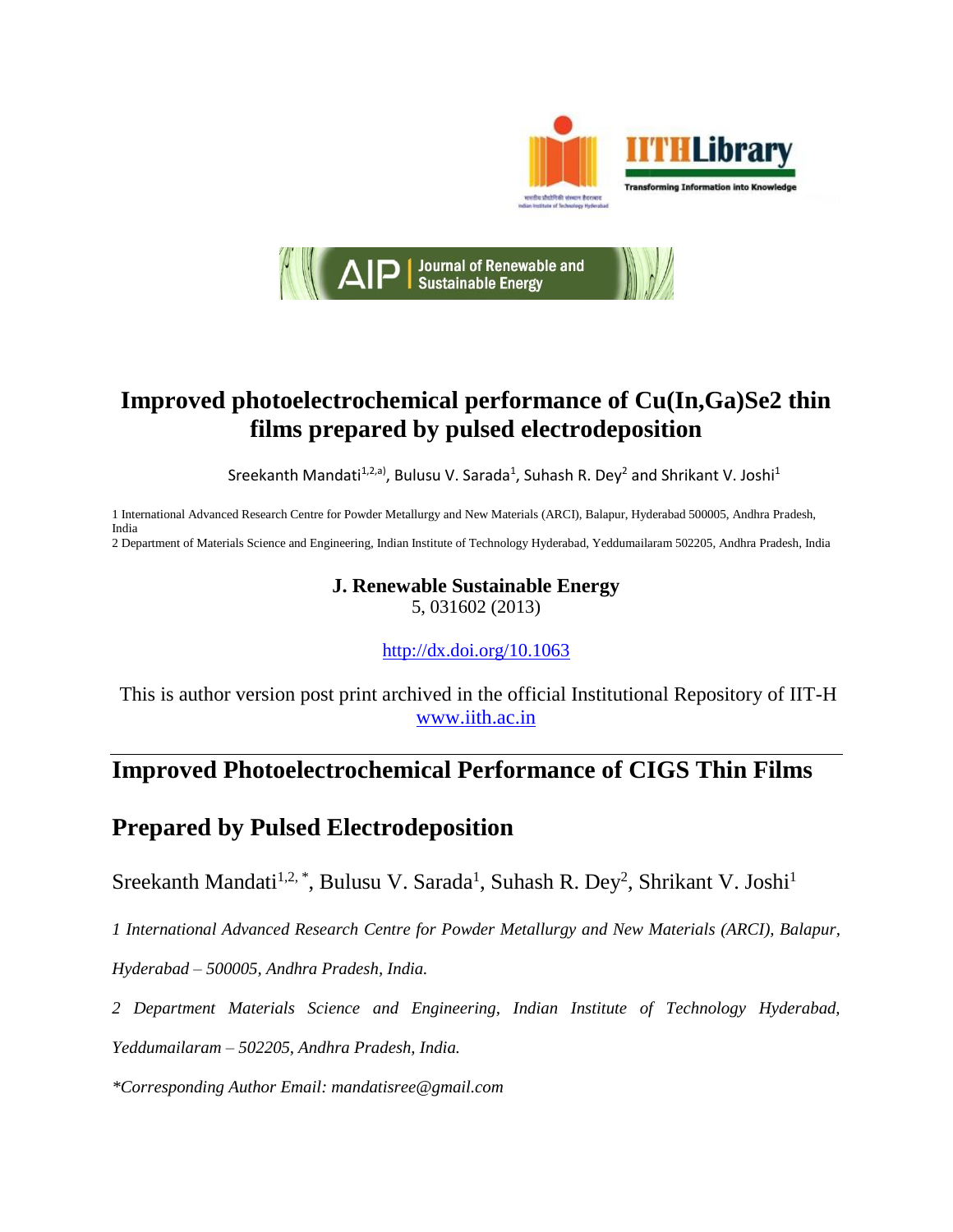Abstract: - Solar cells based on polycrystalline Cu(In,Ga)Se<sub>2</sub> absorber layers have yielded higher conversion efficiency among all the thin-film technologies. CIGS thin-films possess large optical absorption coefficient ( $\approx 10^5$  cm<sup>-1</sup>) and a suitable bandgap of  $\approx 1.20$  eV for an ideal stoichiometry of  $CuIn<sub>0.7</sub>Ga<sub>0.3</sub>Se<sub>2</sub>$ . In the present study, Direct Current (DC) and Pulsed Current (PC) electrodeposition techniques are employed to obtain the near ideal stoichiometric CIGS thin-films on a Mo foil using a two electrode system at a constant potential. The as-deposited films are annealed at 550 °C under Ar atmosphere. Characterization of the annealed CIGS films is performed using SEM-EDS, XRD, Raman Spectroscopy and Photoelectrochemistry to study the morphology, stoichiometry, phase constitution and the photoelectrochemical response under solar simulated light. PC electrodeposition offered suitable manipulation of various parameters, which has helped in obtaining a better quality stoichiometric single phase chalcopyrite structured CIGS thin films with the elimination of unwanted secondary phases like Cu2-xSe. An improved photoelectrochemical performance, characteristic of a p-type semiconductor, is observed for the PC deposited CIGS films.

#### **I. INTRODUCTION**

The usage of fossil fuels end up with contaminating the global environment and changing the global climate whereas the recently emerging photovoltaics remains one of the clean energy options for a pollution-free globe and is going to be the major means for future energyharvesting system. Solar cells directly convert the incident sunlight to electricity based on the principle of photovoltaic effect. The main component of a solar cell is the absorber layer in which the incident light excites the ground state electrons to higher energy levels. An ideal absorber material essentially has to be a direct band gap semiconductor having high absorption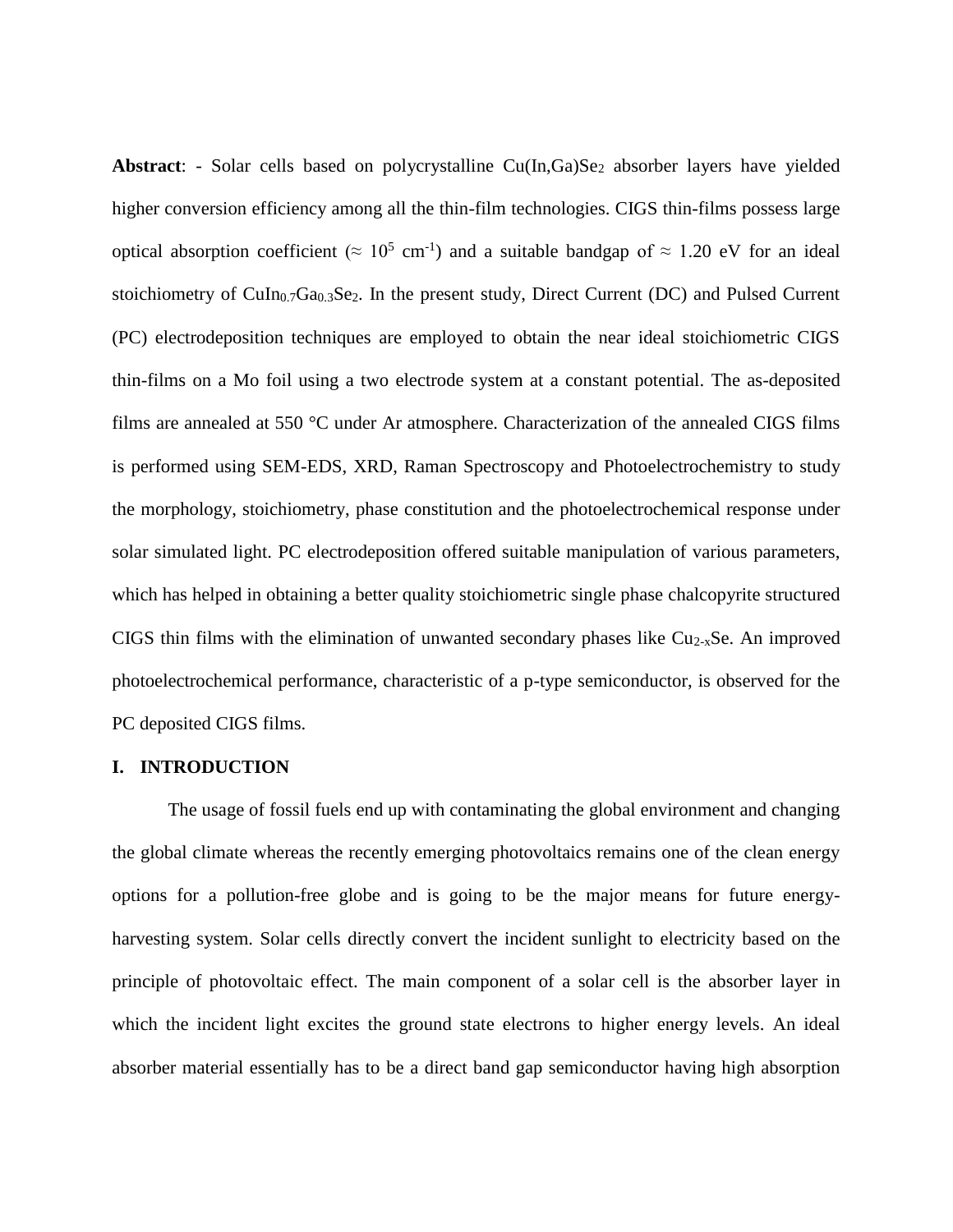coefficient, long diffusion length and low recombination velocity and should be able to form a good electronic junction with suitably compatible materials. Extensive possibilities are being explored to increase the conversion efficiency and to fabricate low cost solar cells.

Among various absorber materials employed for solar cells, silicon (though an indirect bandgap semiconductor) has yielded highest conversion efficiencies<sup>1</sup>. Although significant fraction of the total solar cell market for terrestrial applications is constituted by Si wafer solar cells, the market for thin film solar cells is booming and is expected to grow significantly in the coming years. Thin films are favored over conventional silicon as the absorber layer due to the cost arguments and the superior energy balance. Thin film solar cells not only have the key advantage of dimensionality but also offer a wide variety of choices in terms of device design and fabrication. Among the thin-film technologies, CuInSe<sub>2</sub> with its direct bandgap, high optical absorption coefficient ( $\approx 10^5$  cm<sup>-1</sup>) and electronically rather passive defects is preferable. Substitution of In by Ga such that the ratio of  $Ga/(Ga + In)$  is around  $25 - 30$  %, shifts the bandgap from 1.04 to 1.15 eV, which is nearly ideal for a single junction cell. Presently, Cu(In, Ga)Se<sub>2</sub> thin-film solar cells are the most efficient thin-film based photovoltaics with laboratory efficiencies up to 20%<sup>2-4</sup>. Various processing techniques, including co-evaporation<sup>5</sup>, sputtering<sup>6</sup> and pulsed laser deposition<sup>7</sup> (PLD) have been used for the fabrication of high quality CIGS thin films. However, these conventional vacuum methods have drawbacks such as complexity in processing, high production cost and difficulty in scaling up, which are to be solved prior to the commercialization of the CIGS-based solar cells. Several non-vacuum based methods such as, electrochemical, electroless and chemical bath deposition have been widely investigated to fabricate CIGS thin-films. The above techniques involve electrochemical and chemical reactions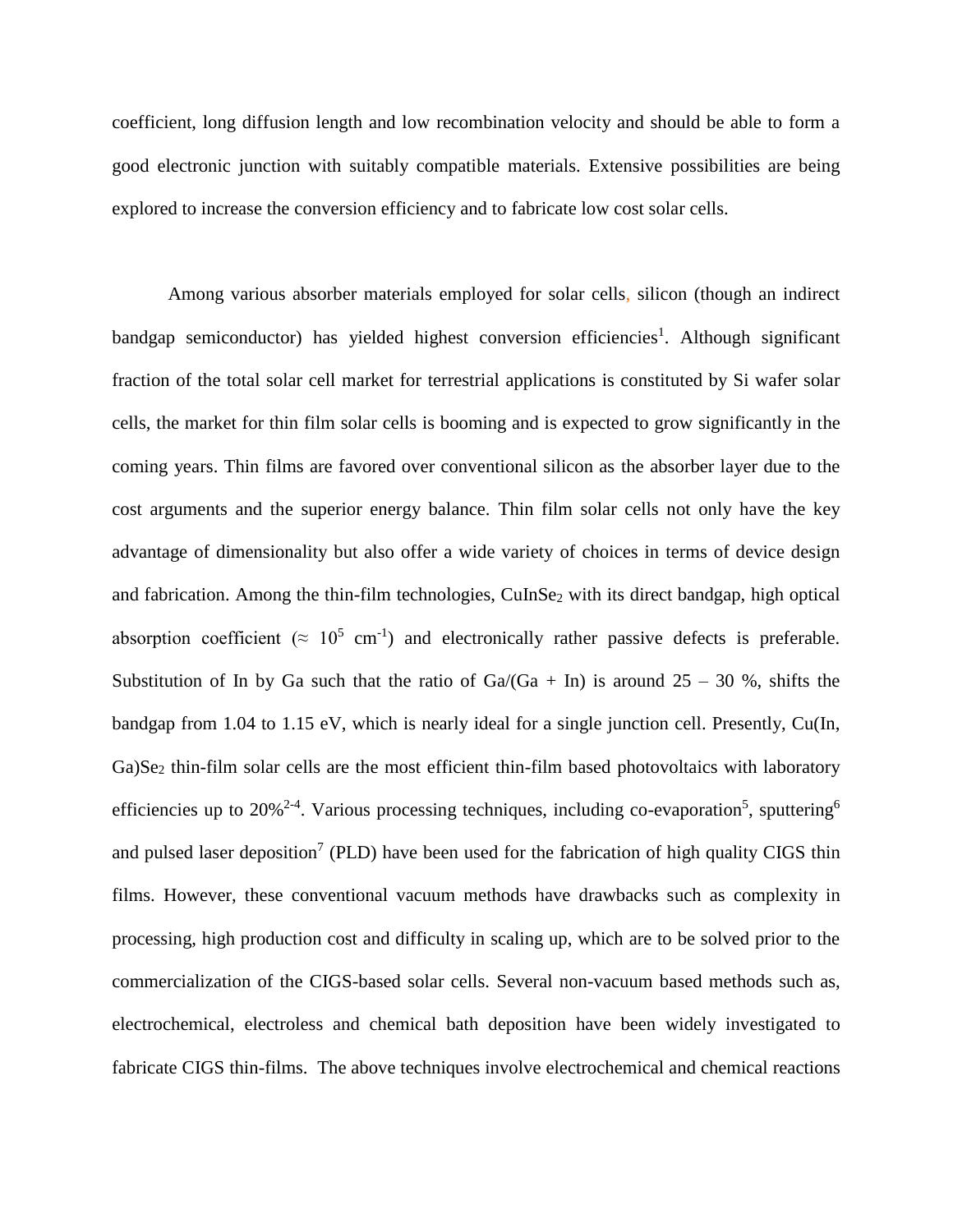leading to the coating on an immersed substrate. Particulate-based processes use solid particles dispersed in a solvent to form an ink, which can be coated onto a substrate. Chemical processes also consist of coating molecular precursor solutions onto a substrate by mechanical means such as spraying or spin coating<sup>8</sup>. Among the non-vacuum-based methods, electrodeposition, a simple and economic method applicable to large area films with high quality in addition to efficient material utilization with minimum waste and high rate deposition process, has already witnessed reasonably higher efficiency CIGS based devices<sup>9</sup>. Electrodeposition of CIGS films can be performed with precise control over the stoichiometry and thickness on various substrates. Bhattacharya et al.<sup>9</sup>, studied electrodeposition of CIGS films by direct current (DC) deposition and have reported an efficiency of  $14.1\%$ . Aksu et al.<sup>10</sup>, have employed electroplating using constant current and have reported an efficiency of 15.36 % with the use of additives, complexing agents, etc. Fu et al.<sup>11</sup>, have explored different plating techniques including DC, pulse and pulse reverse electrodeposition for the fabrication of CIGS thin films and reported the elimination of undesired secondary phases like  $Cu<sub>2-x</sub>Se$  to obtain single phase pure chalcopyrite CIGS thin films. Liu et al.<sup>12</sup>, have employed the PC electrodeposition with the variation of duty cycle to remove the excess In and to avoid In-Se compounds during the deposition for the preparation of CIGS thin films. The use of PC electrodeposition offers the manipulation of various parameters like amplitude of the current/potential, duty cycle, and the duration of deposition, thereby enables the control over the composition of individual elements in a ternary/quaternary system like CIS/CIGS to ultimately obtain the single phase CIGS by avoiding secondary phases like Cu-Se, In-Se, and Ga-Se,  $etc^{12}$ . Also, with the variation of duty cycle, morphology of the thin films would evolve into a highly dense and compact form to yield higher performance of the device. However, very few reports are available on the preparation of CIGS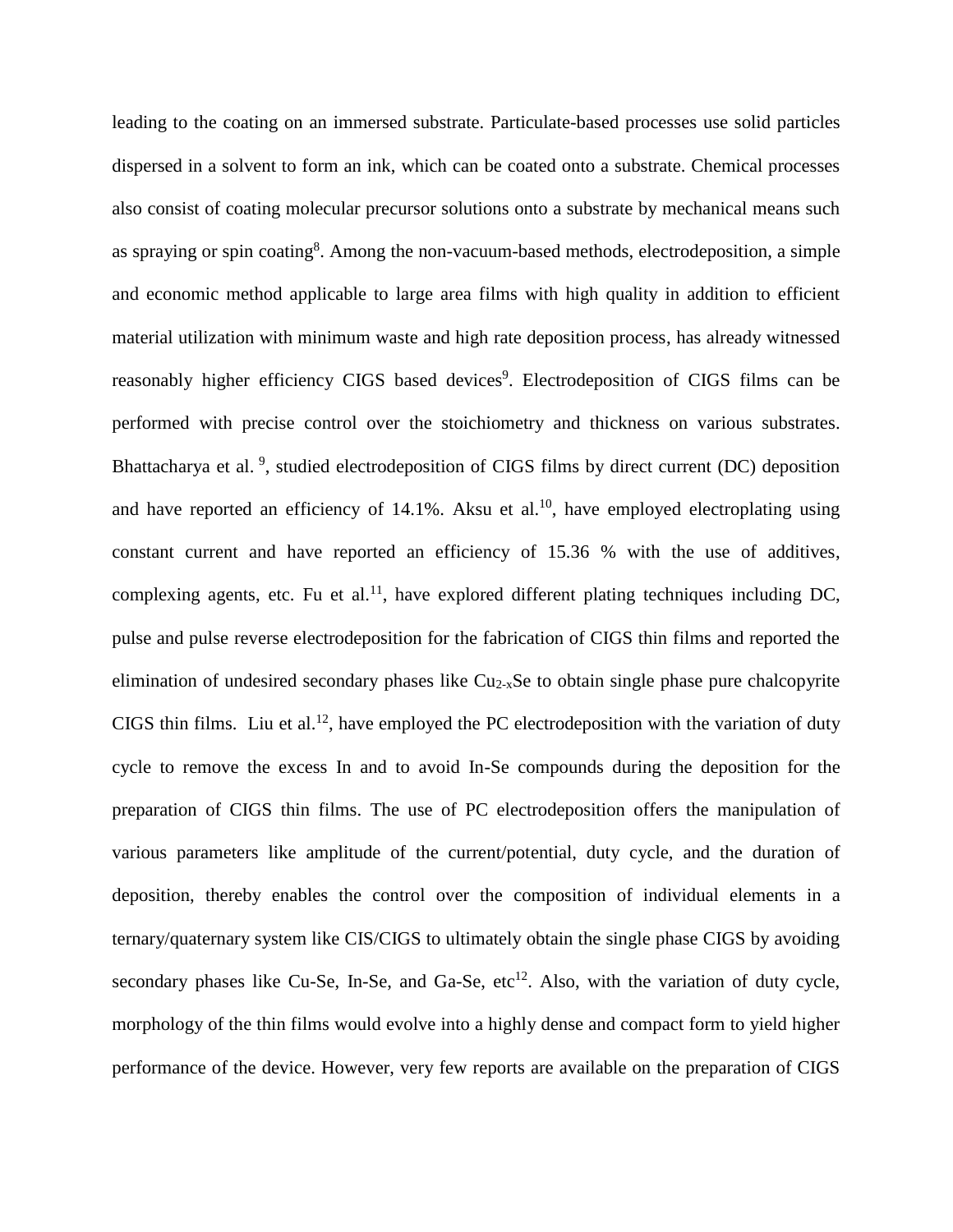films by pulse and pulse-reverse electrodeposition, which are expected to result in better control over stoichiometry and morphology.

In the present study, we report the synthesis of stoichiometric CIGS thin films by DC and PC electrodeposition techniques using a two electrode system in an additive-free electrolyte. The additional step of selenization, which is conventionally used, is avoided in the present study. PC electrodeposition has improved the morphology and purity of CIGS which led to an improvement in the photoelectrochemical performance of CIGS thin films.

#### **II. EXPERIMENTAL**

Electrodeposition of CIGS films is done from a bath containing  $CuCl<sub>2</sub>$  (3 mM), InCl<sub>3</sub> (3.2) mM), GaCl<sub>3</sub> (8.5 mM), H<sub>2</sub>SeO<sub>3</sub> (8.5 mM) and LiCl (250 mM) dissolved in a pH 3 Hydrion buffer solution. The pH of the final solution is adjusted between 2.15 and 2.35 with the use of HCl and no additives were used. Electrodeposition of CIGS films by the application of DC and PC (Dynatronix Model DuPR10-3-6 Pulse Power Supply) is performed with an optimized set of pulse parameters (Pulse period  $-20$  ms and duty cycle  $-50$  %) in a vertical cell with high purity graphite plate as anode and Mo foil as cathode. Both DC and PC electrodeposition of CIGS are carried out by applying a potential of about -1.5 V for 15 min, at room temperature and without stirring. The electrodeposited films are annealed at 550 °C for 30 min in Ar atmosphere<sup>13</sup>.

X-ray diffraction (XRD) was employed to examine the phase constitution of the annealed CIGS films using a Bruker's D8 advanced X-ray diffractometer (Germany) employing Cu K $\alpha$ radiation ( $\lambda = 1.54$  Å). The diffraction patterns were collected in the range of  $2\theta = 10 - 90^{\circ}$  with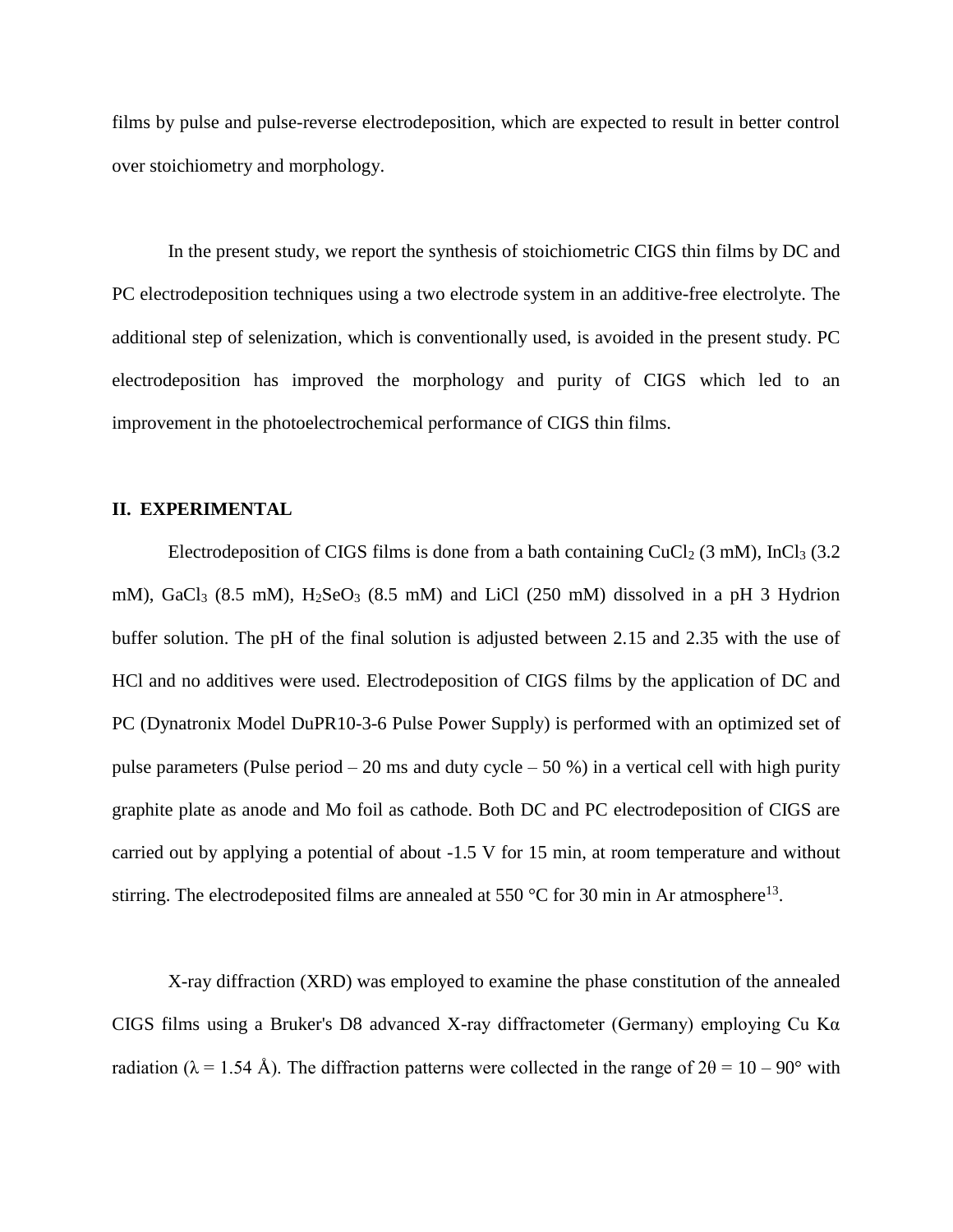a scan rate of 1° per min. The microstructural and elemental analyses were performed using S3400N Scanning electron microscope (SEM) (Hitachi) with an attached EDAX system (Thermo Electron Corporation). Raman spectra of the samples were investigated using the Horiba Jobin Yvon-Lab Ram HR-800 Raman spectrometer with Ar ion laser as light source (514 nm). Photoelectrochemical (PEC) performance of the CIS thin films was investigated using the CH Instruments electrochemical analyzer (Model 660A). The measurements were carried out potentiostatically in a classical three-electrode electrochemical cell with the CIGS thin film with a surface area of 1 cm<sup>2</sup> as the working electrode, Pt foil and a Saturated Calomel Electrode (SCE) as the counter and reference electrodes respectively, in  $0.5$  M Na<sub>2</sub>SO<sub>4</sub> solution. A Solar simulator (Newport) with AM 1.5 Global  $(80 \text{ mW/cm}^2)$  lens was used as the light source.

#### **III. RESULTS AND DISCUSSION**

Stoichiometric chalcopyrite CIGS thin films with good adhesion to the Mo foil using a two electrode system by optimizing the precursor concentrations, pH of the electrolyte deposition potential and pulse parameters. In a conventional three electrode system, although the reference electrode maintains a constant potential at cathode, it could possibly increase the impurities in the deposited film. Dharmadasa et al.<sup>14</sup>, reported that the absence of reference electrode changes the potential of the cathode only by a few mV indicating not much difference in the features of the deposit. In addition, a two electrode system is suitable for scaling up the process. During the process of optimization PC electrodeposition method, several parameters are varied for the deposition of CIGS thin films, however, the films are observed to have stoichiometry away from the ideal value, which resulted in presence of several other phases in addition to chalcopyrite CIGS. Hence in the present context, optimized CIGS thin films are being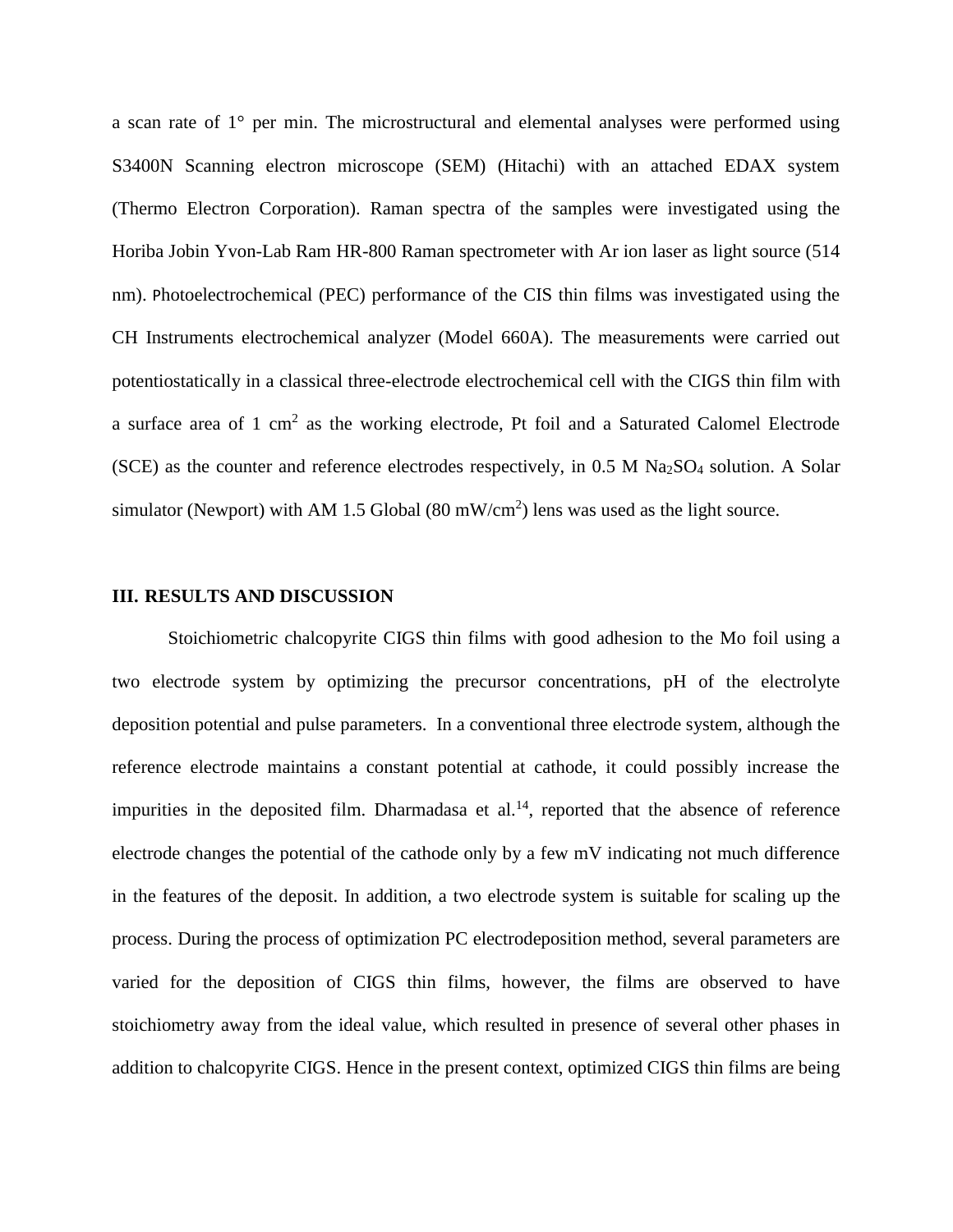discussed. Electrodeposition of the CIGS films is also done by use of DC electrodeposition at a potential of -1.5 V for comparison. Figures 1a and 1b show the SEM micrographs of the annealed DC and pulse electrodeposited CIGS films respectively. It can be observed from Fig. 1a that the morphology of the DC electrodeposited CIGS film exhibits a porous structure with finer spherical particles and the film appeared to be rough. The porosity of the film could be due to the building-up of the material at existing nucleation sites and/or due to the entrapment of hydrogen, generally evolved during the direct current deposition. Unlike the DC electrodeposited CIGS films, highly dense and smooth films with slightly coarser spherical particles exhibiting good uniformity are observed for PC electrodeposited CIGS films (Fig. 1b). PC method can produce relatively more homogeneous surface with good adhesion to the substrate because the ratedetermining step of the deposition process is controlled by a mass-transfer process. Relaxation time in the PC electrodeposition not only allows the diffusion of ad-atoms but also facilitates the formation of new nucleation sites thereby leading to the homogeneous and compact structure unlike the DC deposition. Compositional analysis of CIGS thin films is performed by energy dispersive X-ray spectroscopy (EDS). The stoichiometry of the annealed DC and pulse electrodeposited CIGS films is obtained to be  $Cu<sub>1.10</sub> In<sub>0.54</sub> Ga<sub>0.23</sub>Se<sub>2.13</sub>$  and  $Cu<sub>0.98</sub>In<sub>0.73</sub>Ga<sub>0.25</sub>Se<sub>2.03</sub>$ respectively. The stoichiometry of DC deposited CIGS films is slightly away from the ideal value whereas near ideal stoichiometry is observed for the PC electrodeposited CIGS film.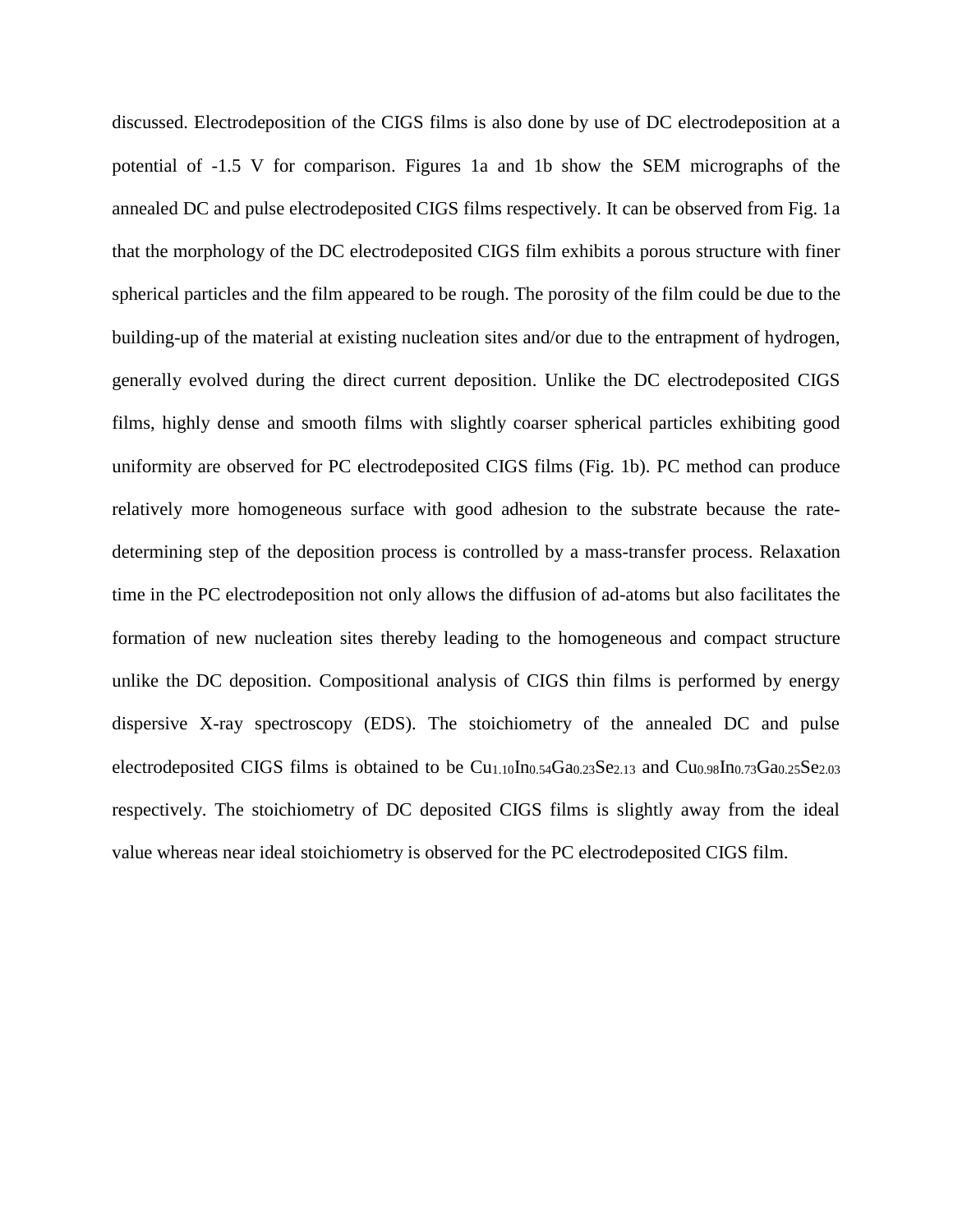

Figure 1: SEM Micrographs of annealed CIGS films prepared using a) DC and b) PC Electrodeposition

Figure 2 shows the XRD patterns of annealed DC and PC electrodeposited CIGS thin films. These patterns show preferred orientation corresponding to (112) and other orientations to (211), (220), (312) and (424) for CIGS (JCPDS diffraction file no. 35-1102) are observed in the film<sup>11</sup>. This confirms the presence of crystalline chalcopyrite CIGS phase in the film. In addition peaks representing MoSe<sub>2</sub> (JCPDS diffraction file no. 29-0914) and Mo (substrate, JCPDS diffraction file no. 42-1120) are also observed for both DC and PC electrodeposited films. Wada et al.<sup>13</sup>, have reported that at the Mo/CIGS interface, a thin layer ( $\approx$  100-150 nm) of MoSe<sub>2</sub> forms at temperatures higher than 500 °C, which not only improves the adhesion between Mo and CIGS but also enhances the ohmic contact. Except for the diffraction peaks from Mo substrate, MoSe<sub>2</sub> and CIGS films, the Cu<sub>2-x</sub>Se secondary phase (JCPDS diffraction file no. 53-0523) is also observed in specimen fabricated with the DC electrodeposition technique. However, the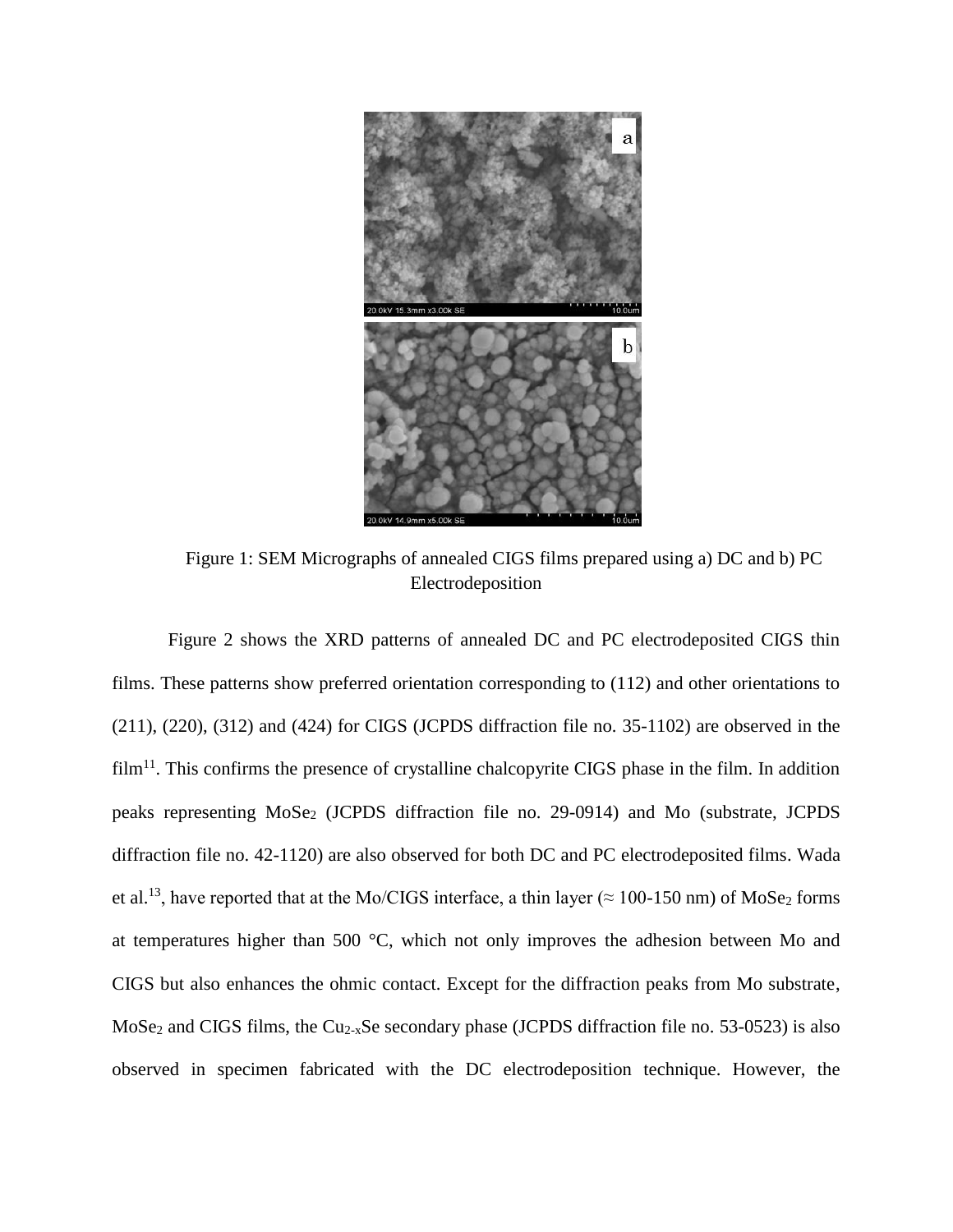secondary phase was absent in the specimens prepared by the pulse electrodeposition technique. This indicates that the pure phase of CIGS is successfully fabricated by the pulse electrodeposition technique (V = -1.5 V vs. SCE with  $T_{on} = 10$  ms and  $T_{off} = 10$  ms and total time of deposition is 15 min).



Figure 1: X-Ray Diffraction Patterns of annealed DC and Pulse electrodeposited CIGS thin films

Figure 3 shows the Raman spectra of the annealed DC and PC electrodeposited CIGS thin films.  $A_1$ ,  $B_2$  and E modes of the CIGS film are found at 176, 205 and 232 cm<sup>-1</sup> respectively for both CIGS thin films<sup>11</sup>. In addition to these peaks, a less intense peak corresponding to  $A_1$ mode of  $Cu_{2-x}Se$  is found at 260 cm<sup>-1</sup> in case of DC electrodeposited CIGS thin film. This Cu<sub>2</sub><sup>x</sup>Se secondary phase is generally dispersed on the surface (Is it the dendritic part) of CIGS thin films. However, the  $A_1$  mode of the Cu<sub>2-x</sub>Se secondary phase is not found in the thin film fabricated by the PC electrodeposition technique. It is suggested that the CIGS thin film fabricated by the PC electrodeposition technique with a pulse period of 20 ms and duty cycle of 50 % can effectively remove the Cu2-xSe secondary phase and produce a single phase of CIGS chalcopyrite structure. As it can be seen from the stoichiometry of the DC and PC electrodeposited CIGS films (Cu<sub>1.10</sub>In<sub>0.54</sub>Ga<sub>0.23</sub>Se<sub>2.13</sub> and Cu<sub>0.98</sub>In<sub>0.73</sub>Ga<sub>0.25</sub>Se<sub>2.03</sub>), excess Cu is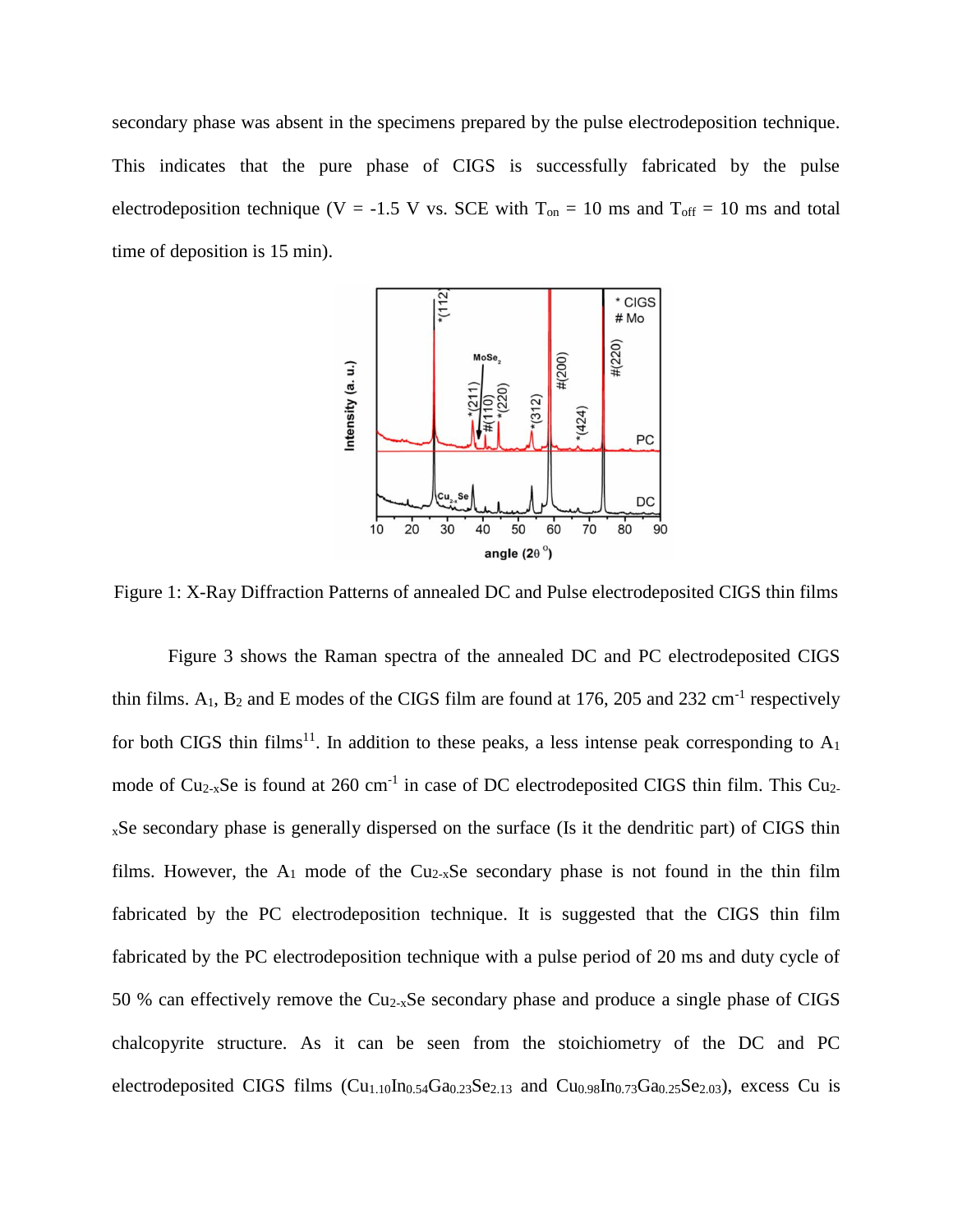being deposited in case of DC deposited CIGS led the film to be away from the near ideal stoichiometry and hence facilitated the formation of the undesired  $Cu<sub>2-x</sub>Se$  secondary phase. Use of complexing agents in the electrolyte during deposition and/or etching of the deposited CIGS film using KCN are in practice for the removal of excess Cu and hence the secondary  $Cu_{2-x}Se$ phase<sup>15</sup>. However, use of complexing agents might lead to the impurities in the film and KCN etching is found to make the film rough. Hence, in the present study, PC electrodeposition is employed with suitable optimization of parameters to control the composition of individual elements and aided the elimination of undesired Cu2-xSe secondary phase.



Figure 2: Raman Spectra of annealed DC and pulse electrodeposited CIGS thin films

The photoelectrochemical performance of annealed DC and PC electrodeposited CIGS thin films is studied in  $0.5 \text{ M}$  Na<sub>2</sub>SO<sub>4</sub>. Current vs. potential curves are obtained in the potential range of -0.1 to -0.7 V vs. SCE with a sweep rate of 10 mV/s. Figure 4 shows the I-V curve in dark and under AM 1.5 G solar simulated light for the CIGS thin films. An increase in cathodic photocurrent in the third quadrant, a characteristic of a p-type semiconductor, is observed with increase in cathodic potential in both the cases. This behavior is attributed to an incomplete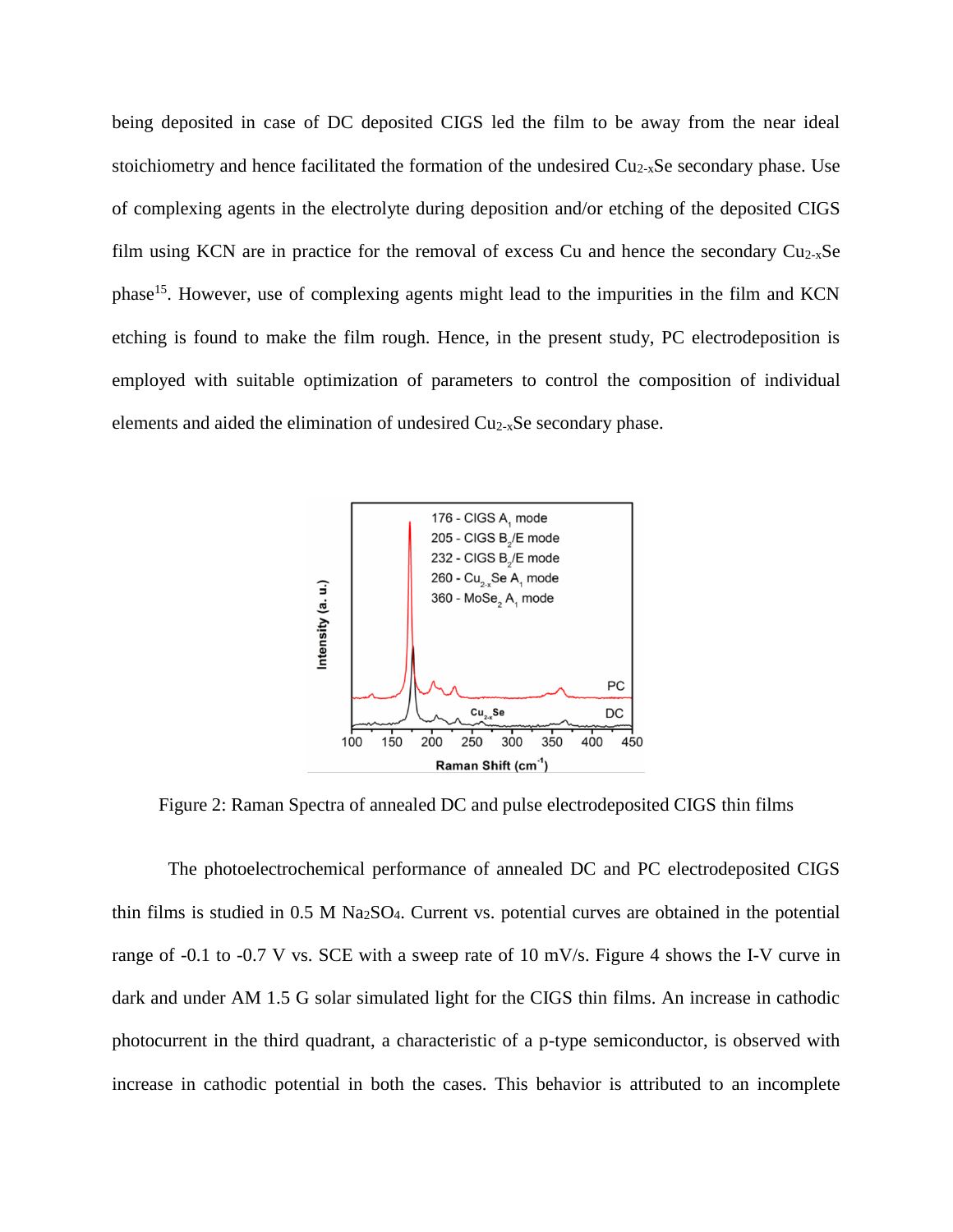photonic conversion, which causes a recombination of charge carriers at the grain boundary of the semiconductor<sup>12, 16</sup>. Photocurrent densities of 49 and 85  $\mu$ A/cm<sup>2</sup> at a potential of -0.6 V vs. SCE are observed for DC and PC electrodeposited CIGS thin films respectively. Relatively higher dark current is observed for the DC deposited CIGS over PC electrodeposited CIGS, which could be attributed to the presence of  $Cu<sub>2-x</sub>Se$  secondary phase.  $Cu<sub>2-x</sub>Se$ , being a degenerate semiconductor; is highly conductive and results in high dark currents<sup>17</sup>, is generally present in the CIGS films deposited by direct current  $(DC)$  deposition<sup>11</sup>. Near ideal stoichiometry and highly dense uniform morphology of the CIGS film and the reduction in quantity of  $Cu<sub>2-x</sub>Se$ , the undesired secondary phase by PC electrodeposition have resulted in the improved photocurrent densities.



Figure 3: Photoelectrochemical response of annealed DC and pulse electrodeposited CIGS films

#### **IV.CONCLUSIONS**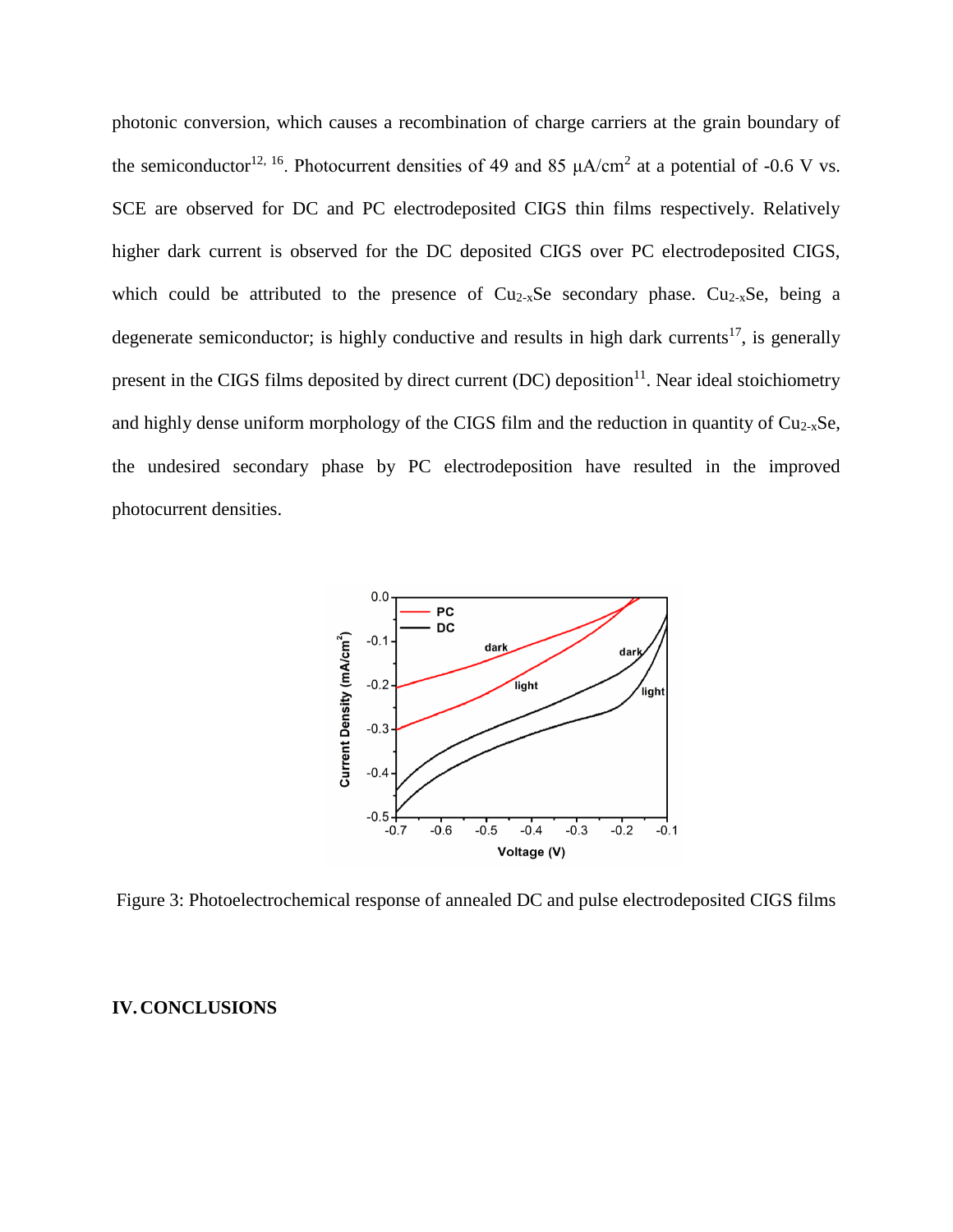CIGS thin films are deposited using DC and PC electrodeposition techniques in an additive free electrolyte by avoiding the additional step of selenization. DC electrodeposited CIGS films are slightly away from the near ideal stoichiometry and observed to have porous morphology with high surface roughness. However, parameters are successfully optimized for PC electrodeposition to produce near-ideal stoichiometric single phase chalcopyrite structured CIGS films with the elimination of undesired secondary phases. In addition, a highly dense uniform morphology is observed for PC deposited CIGS films which ultimately resulted in the improved photoelectrochemical performance of CIGS thin films. The characteristic of p-type semiconductor is observed in the both the DC and PC deposited CIGS thin films.

#### **ACKNOWLEDGEMENT**

Author acknowledges Mr. K. Ramesh Reddy from ARCI for his support during X-Ray Diffraction measurement of the samples.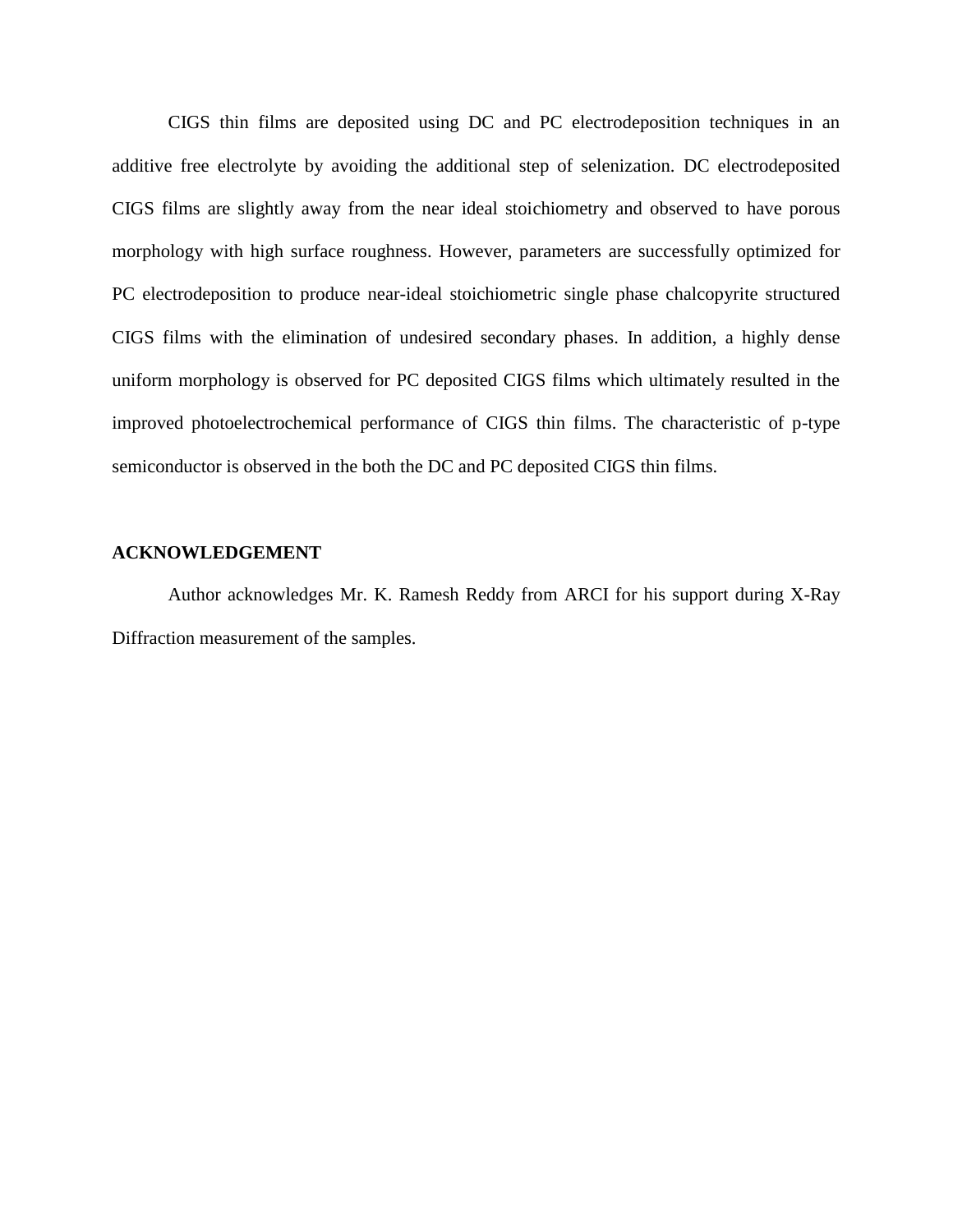#### **REFERENCES**

 ${}^{1}$ M. A. Green, K. Emery, Y. Hishikawa, W. Warta and Ewan D. Dunlop, Prog. Photovolt.: Res. Appl. **20**, 12 (2012).

<sup>2</sup> I. Repins, M. A. Contreras, B. Egaas, C. Dehart, J. Scharf, C. L. Perkins, B. To and R. Noufi, Prog. Photovolt: Res. And Appl. **16**, 235 (2008).

<sup>3</sup>Paifeng Luo, Penghan Yu, Ruzhong Zuo, Jiao Jin, Yuankui Ding,Junda Song, Yutong Chen, Physica B **405**, 3294 (2010).

<sup>4</sup>Philip Jackson, Dimitrios Hariskos, Erwin Lotter, Stefan Paetel, Roland Wuerz, Richard Menner, Wiltraud Wischmann and Michael Powalla, Prog. Photovolt: Res. And Appl **19**, 894 (2011).

<sup>5</sup>Miguel A. Contreras, Brian Egaas, K. Ramanathan, J. Hiltner, A. Swartzlander, F. Hasoon and Rommel Noufi, Prog. Photovolt.: Res. Appl. **7**, 311 (1999).

6 Jiayou Fangdan Jiang, Thin Solid Films **515**, 1950 (2006).

<sup>7</sup>A. Yoshida, N. Tanahashi, T. Tanaka, Y. Demizu, Y. Yamamoto, T. Yamaguchi, Sol. Energy Mater. Sol. Cells **50**, 7 (1998).

<sup>8</sup>C. J. Hibberd, E. Chassaing, W. Liu, D. B. Mitzi, D. Lincot and A. N. Tiwari, Prog. Photovolt.: Res. Appl. **18**, 434 (2010).

<sup>9</sup>R N. Bhattacharya, W. Batchelor, H. Weisner, F. Hasaan, J. E. Granata, K. Ramanathan, J. Alleman, J. Keane, A. Mason, R. J. Matson, and R. N. Noufi, Journal of The Electrochemical Society **157**, 406 (2010).